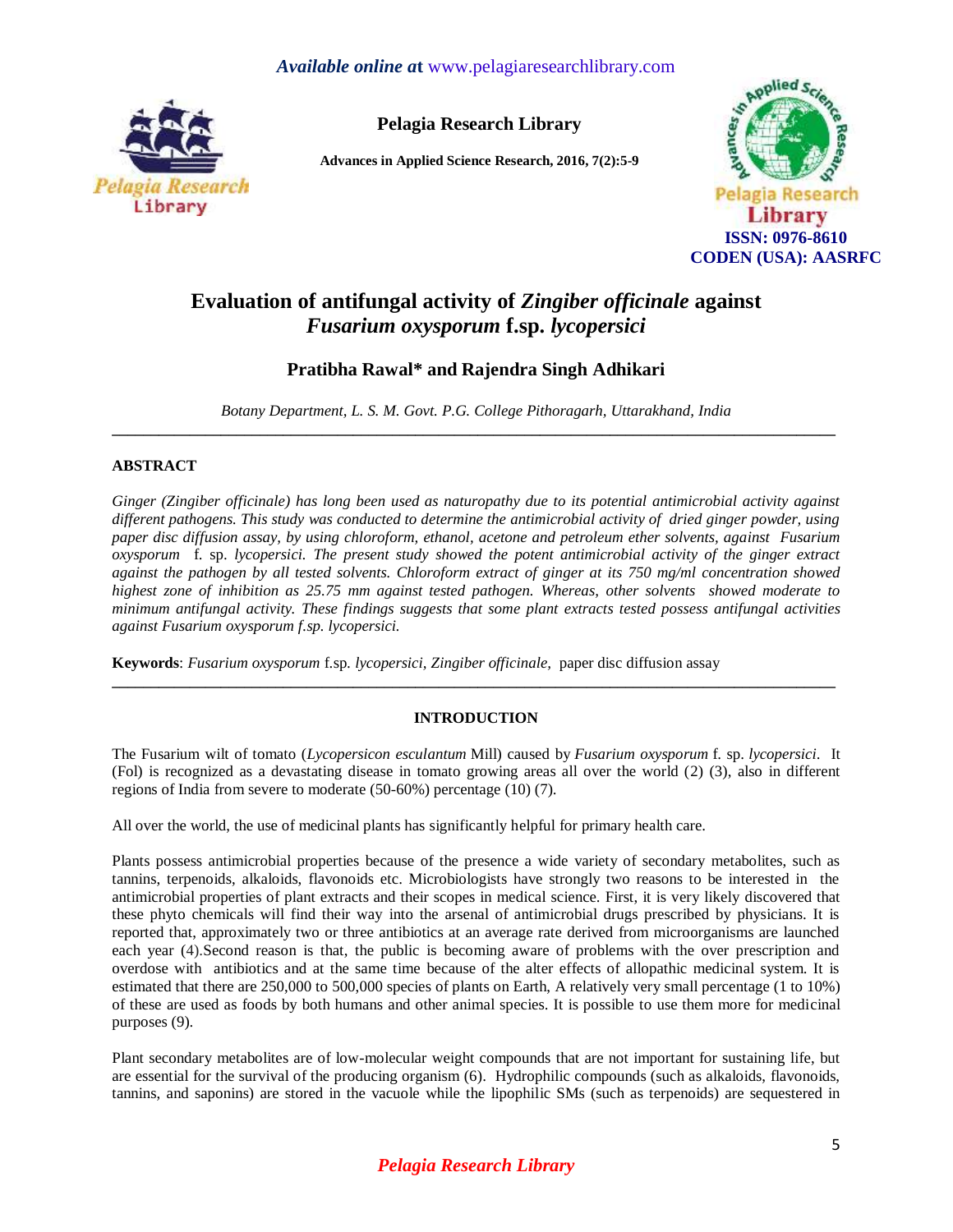resin ducts, laticifers, oil cells, trichomes, or in the cuticle. Bioactive compounds affect the tissues and cells of fungi via interference. The major targets portions includesBiomembrane, proteins and nucleic acids. These bioactive compounds are still regarded as a valuable pool for discovering novel mode of action (6).

*\_\_\_\_\_\_\_\_\_\_\_\_\_\_\_\_\_\_\_\_\_\_\_\_\_\_\_\_\_\_\_\_\_\_\_\_\_\_\_\_\_\_\_\_\_\_\_\_\_\_\_\_\_\_\_\_\_\_\_\_\_\_\_\_\_\_\_\_\_\_\_\_\_\_\_\_\_*

Medicinal plants extracts have been used and studied extensively for their antimicrobial activity and have been demonstrated as good plant disease control agents (11).

Now a days, public pressure to reduce the use of synthetic fungicides in agriculture has increased. Concerns have been raised for both the environmental impact and the potential health risks. Hence, there is a great demand for safer antifungals belonging to a wide range of structural classes, which are selective on new targets with less side effects (1).

Ginger *(Zingiber officinale*) is a medicinal plant that has been widely used all over the world for various purposes. *Zingiber officinale* commonly known as Ginger, belongs to Zingiberaceae family (8). Rhizome or root part of ginger is extensively used in medicine for the management of different diseased conditions like nausea, vomiting, motion sickness, gastrointestinal ulcers, diabetes, fever, arterial tension, rheumatoid arthritis, dry mouth/xerostomia, cancer, migraine headache, sore throat and other minor respiratory ailments.

Ginger has been valued for its antibacterial properties for thousands of years in Asian cultures (12). The aim of this study is to investigate the effect of plant extract (ginger) on tomato wilt pathogen.

### **MATERIALS AND METHODS**

The fresh ginger rhizomes were collected, cleaned, peeled, sliced and dried at room temperature. After drying, pieces of *Zingiber officinale* were grinded to fine particles in isolated manner utilizing a suitable grinder.

2.0 gram of organic extracts were prepared by extracting sample successively with chloroform, ethanol, acetone and petroleum ether in a ratio of 1:5. The resultant extract was weighed and stored in airtight sample bottles. All the extracts were oven evaporated till complete dryness for  $5\text{--}7$  days at  $30\pm2\text{ °C}$ . Plant extract was second time extracted with DMSO. 200 mg of each extract was weighed into a sterilized sample bottle and dissolved in DMSO (Sigma) to make a concentration of 200 mg/ml. For the study 250, 500, 750 mg/ml concentrations were prepared.

Microorganism used in this study *Fusarium oxysporum* f.sp. *lycopersici* was obtained from Microbial Type Culture Collection MTCC, Institute of microbial technology, Chandigarh. Fungus culture (MTCC 1755) was maintained in Potato sucrose agar medium for an optimum pH of 6.8. The fungal spore suspension was prepared by the addition of a loopful of fungal spores in a 5 ml of sterile distilled water and 1 ml Tween 20. Then 0.1 ml fungal spore suspension was mixed well in aseptic conditions and spread evenly on the petridishes containing 20 ml of solidified potato sucrose agar.

#### **ANTIMICROBIAL ACTIVITY**

In Paper disc diffusion method some amount of Potato Sucrose Agar (PSA) was dispersed in petridishes and allowed to solidify. A micropipette will be used to introduce 0.1 ml. spores on agar medium and spread with glass rod spreader under sterile conditions. Sterilized discs (6 mm, Whatmann No. 1 filter paper) will be prepared by soaking in different concentrations of the extracts ie, 250, 500, 750 mg/ml for 6 hour. The discs will be then removed and allowed to dry. To assay for antifungal activity various discs impregnated with different concentrations of the extracts will be placed on the fungal spore or mycelium with the help of sterilized forceps. The petridishes incubated at 35 ºC for 48 h. Antifungal activity will be determined by measurement of the zone of inhibition around the discs after the period of incubation.

Experiments were performed in the laboratory of L.S.M.G.P.G. College Pithoragarh.

#### **DATA ANALYSIS**

Data from antifungal activity screening were analyzed using simple statistics from Microsoft Excel and recorded in appropriate tables as mean ± standard deviation of mean.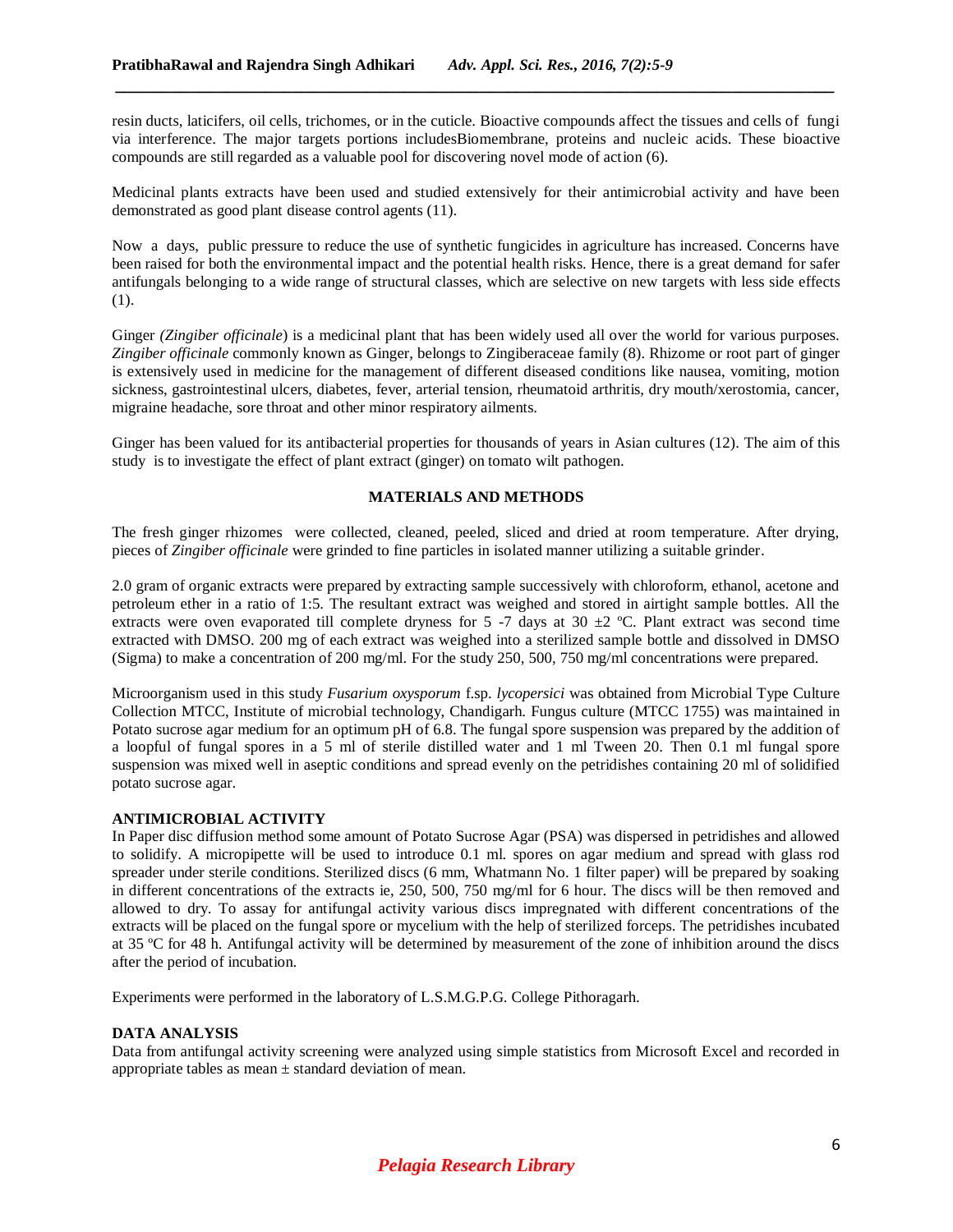#### **RESULTS AND DISCUSSION**

*\_\_\_\_\_\_\_\_\_\_\_\_\_\_\_\_\_\_\_\_\_\_\_\_\_\_\_\_\_\_\_\_\_\_\_\_\_\_\_\_\_\_\_\_\_\_\_\_\_\_\_\_\_\_\_\_\_\_\_\_\_\_\_\_\_\_\_\_\_\_\_\_\_\_\_\_\_*

Table -1- showed that the rhizome extract of *Zingiber officinale* was very effective against the tested pathogen *Fusarium oxysporum* f.sp. *lycopersici*. The chloroform extract showed 15.87 mm inhibition zone at 250 mg/ml concentration. 500 mg/ml concentration was moderately effective with 20.25 mm inhibition zone. At 750 mg/ml the zone of inhibition was observed to be as 25.75 mm (PLATE-1).

The ethanol extract showed 11.00 mm inhibition zone at 250 mg/ml concentration. 500 mg/ml concentration was effective with 16.12 mm inhibition zone. 16.27 mm inhibition zone was observed at 750 mg/ml (PLATE-2). The acetone extract showed 13.50 mm inhibition zone at 250 mg/ml concentration. 500 mg/ml concentration was moderately effective with 15.50 mm inhibition zone. At 750 mg/ml the inhibition zone was observed to be as 25.00 mm (PLATE-3)

While its petroleum ether extract showed 15.00 mm inhibition zone at 250 mg/ml concentration. 500 mg/ml concentration was effective with 16.87 mm inhibition zone. 20.50 mm inhibition zone was observed at 750 mg/ml concentration (PLATE-4).

#### **Table.1-***In -vitro* **antifungal activity of** *Zingiber officinale,* **dried rhizome extract at various concentrations against fungal pathogen**  *Fusarium oxysporum* **f.sp.** *lycopersici*

| <b>Plant Name</b>   | Concentrations (mg/ml) | Mean Inhibition Zone in various solvents (In mm) |               |                 |                 |
|---------------------|------------------------|--------------------------------------------------|---------------|-----------------|-----------------|
| Zingiber officinale |                        | <b>Chloroform</b>                                | Ethanol       | Acetone         | P.E.            |
|                     | 250                    | $15.87 \pm 0.8$                                  | $11.00 + 2.5$ | $13.50 \pm 1.9$ | $15.00 \pm 0.8$ |
|                     | 500                    | $20.25 \pm 1.7$                                  | $16.12 + 1.6$ | $15.50 + 1.2$   | $16.87 + 1.4$   |
|                     | 750                    | $25.75 + 2.7$                                    | $16.27 + 1.4$ | $25.00 + 1.7$   | $20.50 + 1.2$   |



*Results are the mean of four replications ± S.D*

**Graph.1 Antifungal activity of** *Zingiber officinale*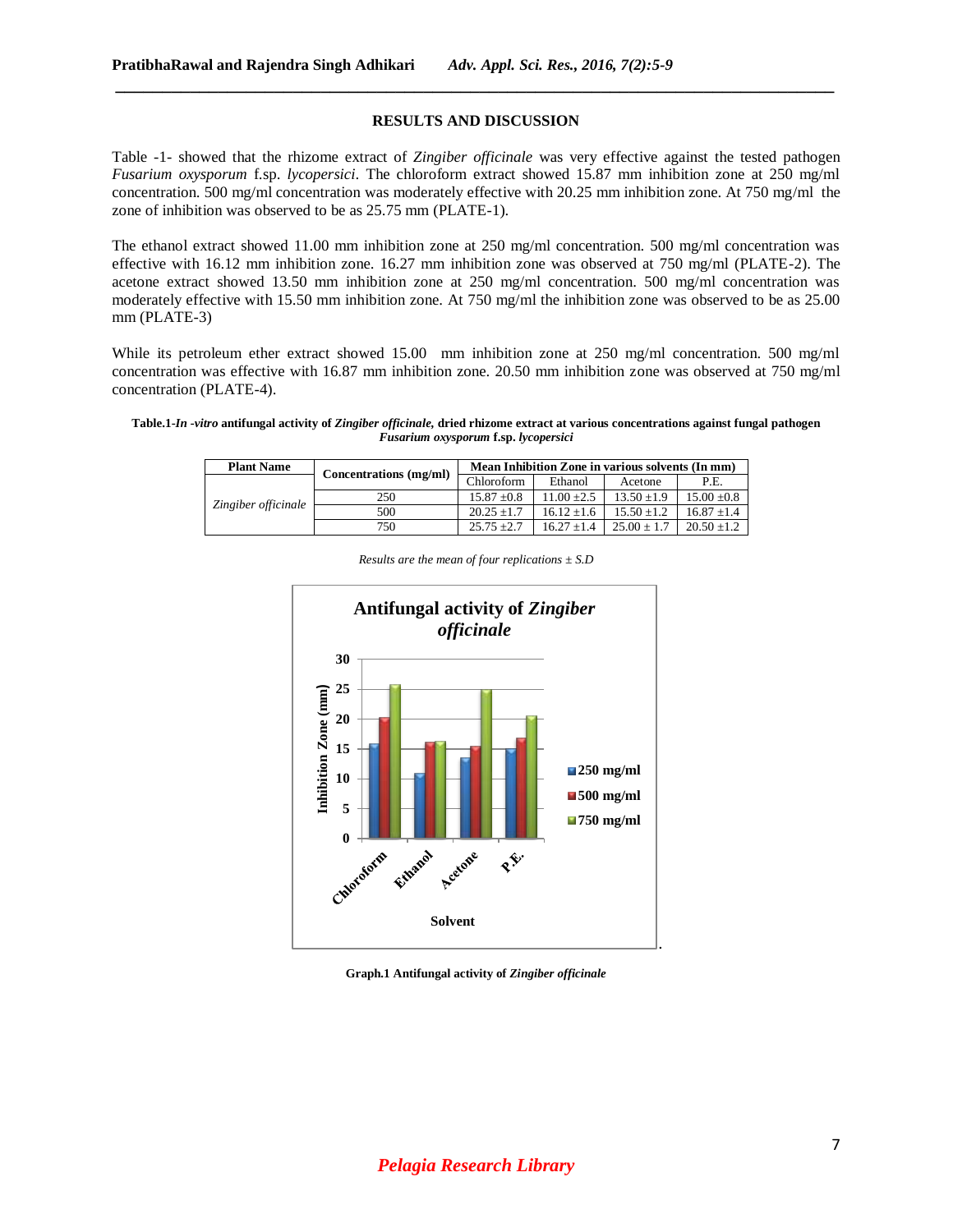*\_\_\_\_\_\_\_\_\_\_\_\_\_\_\_\_\_\_\_\_\_\_\_\_\_\_\_\_\_\_\_\_\_\_\_\_\_\_\_\_\_\_\_\_\_\_\_\_\_\_\_\_\_\_\_\_\_\_\_\_\_\_\_\_\_\_\_\_\_\_\_\_\_\_\_\_\_*



**PLATE-1 Antifungal activity of chloroform PLATE-2- Antifungal activity of ethanol**



**extract of** *Zingiber officinale* **extract of** *Zingiber officinale*





**PLATE-3- Antifungal activity of acetone PLATE-4-Antifungal activity of petroleum extract of** *Zingiber officinale* **ether extract of** *Zingiber officinale*

The use of phytochemicals derived from plants, with known antimicrobial properties, are of great significance to medicinal treatments (3).

The results of this study showed that of all the extracts screened, zinger chloroform extract had ahigher inhibitory activity against the test organism. This could be as a result of better extraction with chloroform solvent. Other solvents were similarly effective against the tested pathogen.